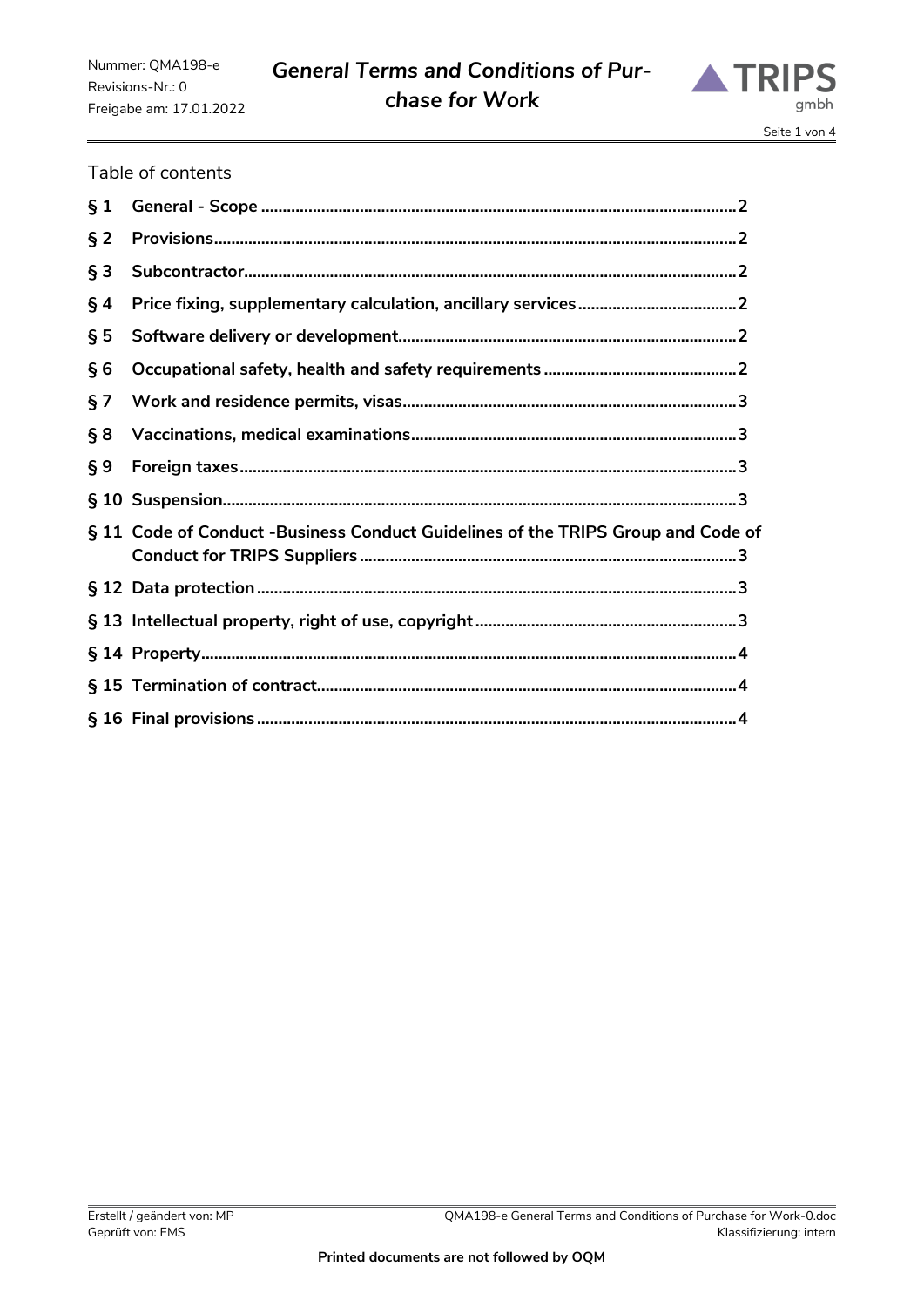

# **§ 1 General - Scope**

<span id="page-1-0"></span>These General Terms and Conditions of Purchase for Work and Services shall apply exclusively. We do not accept any terms and conditions of the contractual partner/contractor (hereinafter referred to as "Contractor") that conflict with or deviate from these General Terms and Conditions of Purchase for Works and Services and expressly object to them. Deviating terms and conditions of the contractual partner shall also not apply if they are contained in a confirmation letter of the contractual partner subsequent to our order and we do not object to this. Our silence shall in any case be deemed to be a rejection.

#### **§ 2 Provisions**

<span id="page-1-1"></span>Materials provided by TRIPS and other items provided by TRIPS shall remain the property of TRIPS and shall be stored, labelled, maintained and administered free of charge, properly and separately and returned to TRIPS after completion of the order. Their use is only permitted for the performance of the work under this contract. The contractor shall bear the risk for materials provided by TRIPS from handover until acceptance of the work or delivery and shall insure them accordingly against theft, loss and damage.

## **§ 3 Subcontractor**

- <span id="page-1-2"></span>(1) The Contractor is not entitled to use subcontractors in the performance of the Work.
- (2) Insofar as the permissibility for the use of subcontractors is expressly agreed in individual cases, the Contractor shall remain responsible for the defect-free and proper performance of the service under this Contract for Work. The Contractor shall be obliged to agree with its subcontractor all obligations under this Contract accordingly.

## **§ 4 Price fixing, supplementary calculation, ancillary services**

<span id="page-1-3"></span>All prices are fixed prices and apply until the end of the warranty period, in particular all metal prices are fixed prices until the end of the warranty period.

Supplements are calculated and executed on the basis of the basic offer including discounts and conditions. A discount agreed in the main negotiation as well as a package discount will also be deducted in the case of supplements and mass increases.

The agreed prices include all ancillary costs.

All expenses, allowances and travel costs etc. are included in the price.

<span id="page-1-4"></span>All auxiliary materials, assembly equipment, tools shall be provided by the contractor free of charge.

#### **§ 5 Software delivery or development**

- (1) Software shall be delivered on commercially available data carriers in machine-readable object program form together with application documentation in electronic and paper form.
- (2) In the case of software development, the scope of services shall also include the delivery of the software on commercially available data carriers in machine-readable source program form and the documentation of the program development in electronic and paper form as well as a manufacturer's documentation; this shall also apply to subsequent changes or updates. The source programme shall be supplied in the programming language specified in the invitation to tender with detailed comments. Comments are to be written in the specified national language. Technical terms specified by us or by the customer shall be used. Source and object programs as well as documentation shall be handed over upon acceptance and shall correspond to the program status at the time of acceptance. If software is subsequently adapted or updated, the source and object programs as well as the documentation, including references to changes, shall be delivered subsequently without being requested to do so. The current source and object programs can be requested at any time. **§ 6 Occupational safety, health and safety requirements**
- <span id="page-1-5"></span>(1) Factory regulations and safety regulations at the place of use must be observed. All necessary safety instructions and tests must be successfully completed by all employees. Necessary personal protection equipment must be used and the employees must be instructed in its use.
- (2) The Contractor assures that the scope of delivery fully complies with the applicable statutory and official provisions on safety and health requirements.
- (3) The Contractor is obliged to comply with all applicable safety regulations, in particular also fire protection regulations at the place of use.
- (4) The Contractor shall be liable for ensuring that the Contractor and the personnel deployed by him have the required occupational health examinations up to date. In the case of foreign assignments, the Contractor shall submit proof of the G35 examination of its deployed personnel. The costs shall be borne by the Contractor.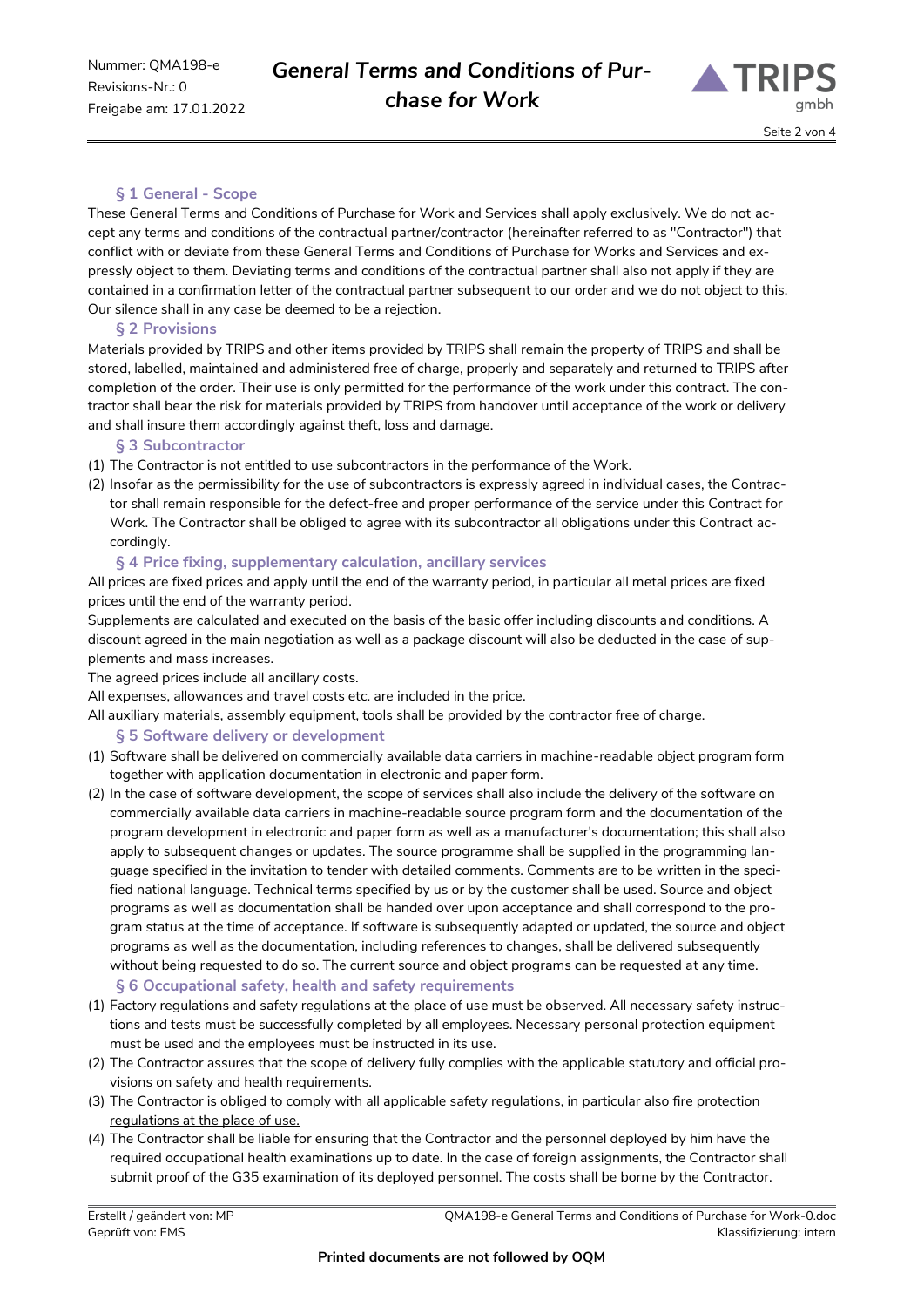

Unless the Contractor is only a one-person company, the Contractor shall submit its **SCC certification** (or equivalent) or QMF 986-1 completed in full and carry out any necessary measures.

## **§ 7 Work and residence permits, visas**

<span id="page-2-0"></span>The Contractor confirms that it and all employees deployed by it are in possession of any necessary and valid work and residence permits and are able to perform the contractual service.

<span id="page-2-1"></span>The Contractor shall be responsible for the visa and shall bear all related costs.

#### **§ 8 Vaccinations, medical examinations**

- (1) If the entry requirements for the country of assignment stipulate certain vaccinations, the Contractor shall confirm that he has been vaccinated and provide proof of this by submitting an extract from the vaccination certificate. Vaccination costs shall be borne by the Contractor.
- (2) The Contractor or the employee deployed by the Contractor shall be responsible for the performance of a medical consultation and the performance or omission of any vaccinations of the deployed employee.

#### **§ 9 Foreign taxes**

<span id="page-2-2"></span>TRIPS shall not be responsible for the payment of any foreign taxes of any kind whatsoever and shall be entitled to withhold any taxes incurred (this shall apply in particular to withholding tax). The contractor shall bear any foreign taxes incurred.

#### **§ 10 Suspension**

<span id="page-2-3"></span>TRIPS shall be entitled to interrupt the order at any time by notifying the Contractor in text form. This interruption shall have no effect on the Contractor's contractual obligations. The Contractor shall neither make claims for compensation of additional costs nor demand changes to the delivery times as a result of the suspension. Upon receipt of a request to this effect from TRIPS, the Contractor shall immediately interrupt the work on the subject matter of the contract to the extent stated and shall stop any work in progress on the subject matter of the contract and shall carefully maintain any materials, supplies and equipment already available at the contractor.

TRIPS shall be entitled at any time to cancel this interruption of the work on the subject matter of the contract for work in whole or in part by notifying the Contractor in text form. The Contractor shall then resume the work on the subject matter of the contract for work, the interruption of which has been cancelled, on the date stated with the necessary care.

## <span id="page-2-4"></span>**§ 11 Code of Conduct -Business Conduct Guidelines of the TRIPS Group and Code of Conduct for TRIPS Suppliers**

- (1) The Contractor guarantees compliance with the **"Business Conduct Guidelines of the TRIPS Group"** and the **"Code of Conduct for TRIPS Suppliers"** as amended from time to time, which are an integral part of the contract.
- (2) These can be found at [www.trips-group.com](http://www.trips-group.com/) and define the TRIPS Group's expectations of how participating business partners are to behave in terms of sustainability within their corporate activities.
- <span id="page-2-5"></span>(3) Upon request, we will send you the "Business Conduct Guidelines of the TRIPS Group".

#### **§ 12 Data protection**

The Contractor shall ensure that all persons entrusted with the performance of work comply with the statutory provisions on data protection. An obligation on the part of these persons to maintain data secrecy, as required by data protection law, shall be made before they commence their activities for the first time and evidence of this shall be provided at our request.

#### **§ 13 Intellectual property, right of use, copyright**

- <span id="page-2-6"></span>(1) The results of the work on the subject matter of the contract, e.g. documents, drawings, licences, CAD templates (incl. files) and software programmes including source code, shall become the property of the TRIPS upon their creation, namely in their respective processing state, and shall be handed over to the TRIPS at any time upon request in their original form without know-how protection with a detailed description. The contractor shall not be entitled to a right of retention. The Contractor shall keep the results for the TRIPS until they are handed over. TRIPS shall have the exclusive and transferable right to use, modify and publish or exploit the results as he wishes, including in a form processed by him. The Contractor shall not be entitled to any rights of any kind and on any legal grounds whatsoever to the results of the work and the subjects of the contract.
- (2) If the results contain protectable inventions or findings, TRIPS shall be entitled, at its own discretion and in its own name - naming the inventor in accordance with the applicable statutory provisions - to apply for indus-